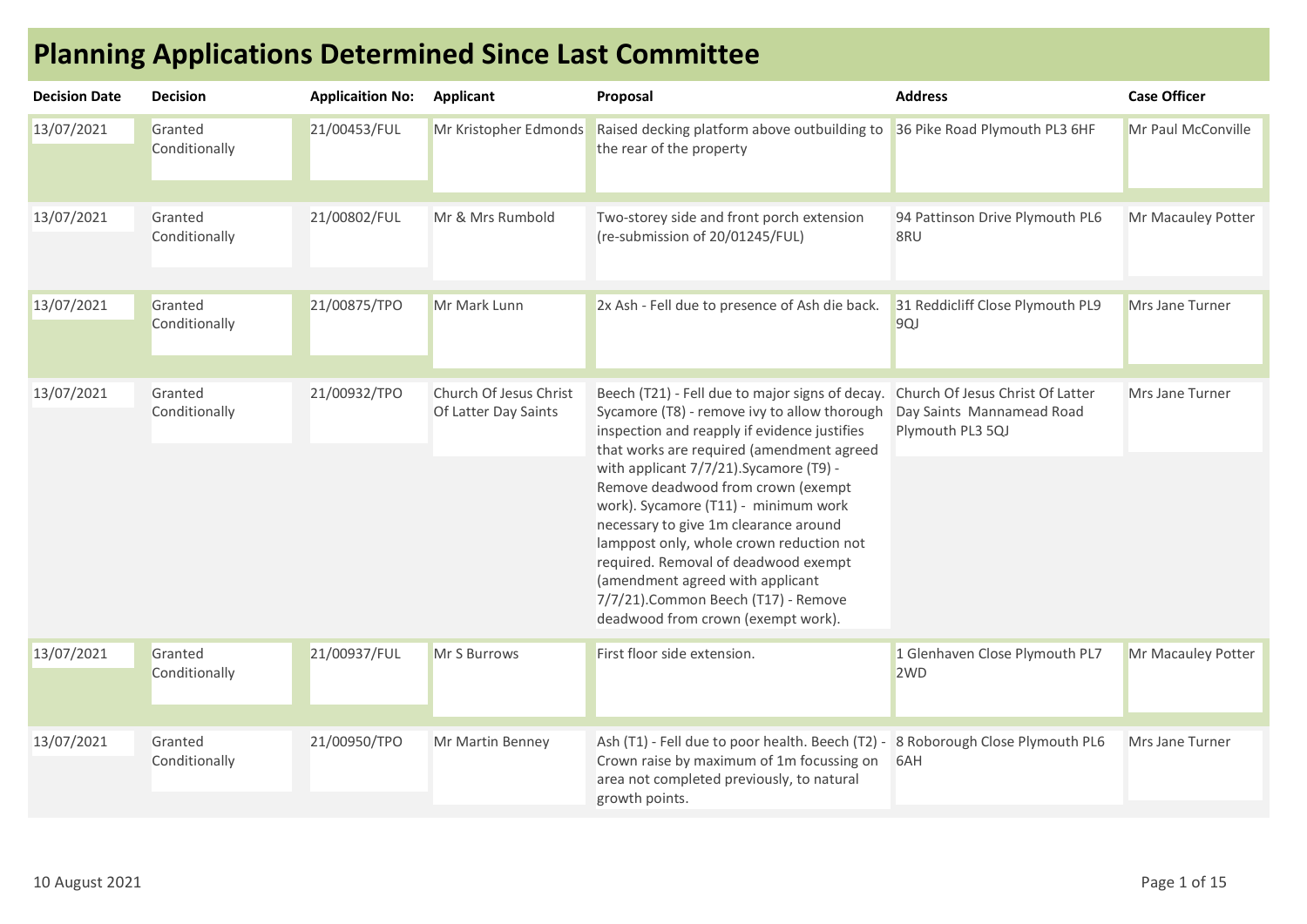| <b>Decision Date</b> | <b>Decision</b>          | <b>Applicaition No:</b> | <b>Applicant</b>      | Proposal                                                                                                                                                                                                           | <b>Address</b>                                       | <b>Case Officer</b> |
|----------------------|--------------------------|-------------------------|-----------------------|--------------------------------------------------------------------------------------------------------------------------------------------------------------------------------------------------------------------|------------------------------------------------------|---------------------|
| 13/07/2021           | Granted<br>Conditionally | 21/00954/TPO            | John Janes            | Ash (T2) - Fell as tree is dead. 4x Ash (T9, T11<br>T13 & T14) - Fell as trees are suffering from<br>Ash dieback. Pine (T16) - Fell as tree is dying.                                                              | Kinnaird House, Buckingham Place<br>Plymouth PL5 2EN | Mrs Jane Turner     |
| 13/07/2021           | Granted<br>Conditionally | 21/00968/TPO            | Mr Michel Johnson     | Oak (T1) - Reduce lateral growth back to<br>boundary line approximately 3m to natural<br>growth points. Do not go beyond boundary<br>without consent of owner. Sycamores (G1) -<br>Re-pollard approximately by 3m. | 32 Broom Park Plymouth PL9 9QH                       | Mrs Jane Turner     |
| 13/07/2021           | Granted<br>Conditionally | 21/00971/FUL            | Mr & Mrs Calderwood   | Demolition of existing conservatory and<br>erection of single storey rear extension                                                                                                                                | 2 Boringdon Terrace Plymouth PL9<br>9TQ              | Mr Sam Lewis        |
| 13/07/2021           | Granted<br>Conditionally | 21/00972/LBC            | Mr & Mrs Calderwood   | Demolition of existing conservatory and<br>erection of single storey rear extension                                                                                                                                | 2 Boringdon Terrace Plymouth PL9 Mr Sam Lewis<br>9TQ |                     |
| 13/07/2021           | Granted<br>Conditionally | 21/01007/TPO            | <b>Robert Butcher</b> | Horse Chestnut (T1) - Prune secondary<br>growth branches back only, to achieve<br>approximately 3m clearance from the<br>building.                                                                                 | 58 Falcon Road Plymouth PL1 4GR                      | Mrs Jane Turner     |
| 13/07/2021           | Granted<br>Conditionally | 21/01033/TPO            | Mr Martin Jarrold     | Acer (T1 & T2) - Reduce crown all over by<br>2/3m to nearest natural growth points.                                                                                                                                | 71 Ramsey Gardens Plymouth PL5<br>3UP                | Mrs Jane Turner     |
| 13/07/2021           | Refused                  | 21/01231/AMD            | Mr Mike Smith         | Non-material Amendment: Change first floor<br>window to Juliet Balcony and alignment of GF<br>window mullion of application 20/01658/FUL                                                                           | 38 Princess Avenue Plymstock<br>Plymouth PL9 9EP     | Mr Sam Lewis        |
| 14/07/2021           | Granted<br>Conditionally | 21/00689/FUL            | Mr C Knapman          | Change of use from barn to self-contained<br>dwelling with external alterations to building<br>and associated parking and private garden                                                                           | Down Horn Farm Horn Lane<br>Plymouth PL9 9BR         | Ms Abbey Edwards    |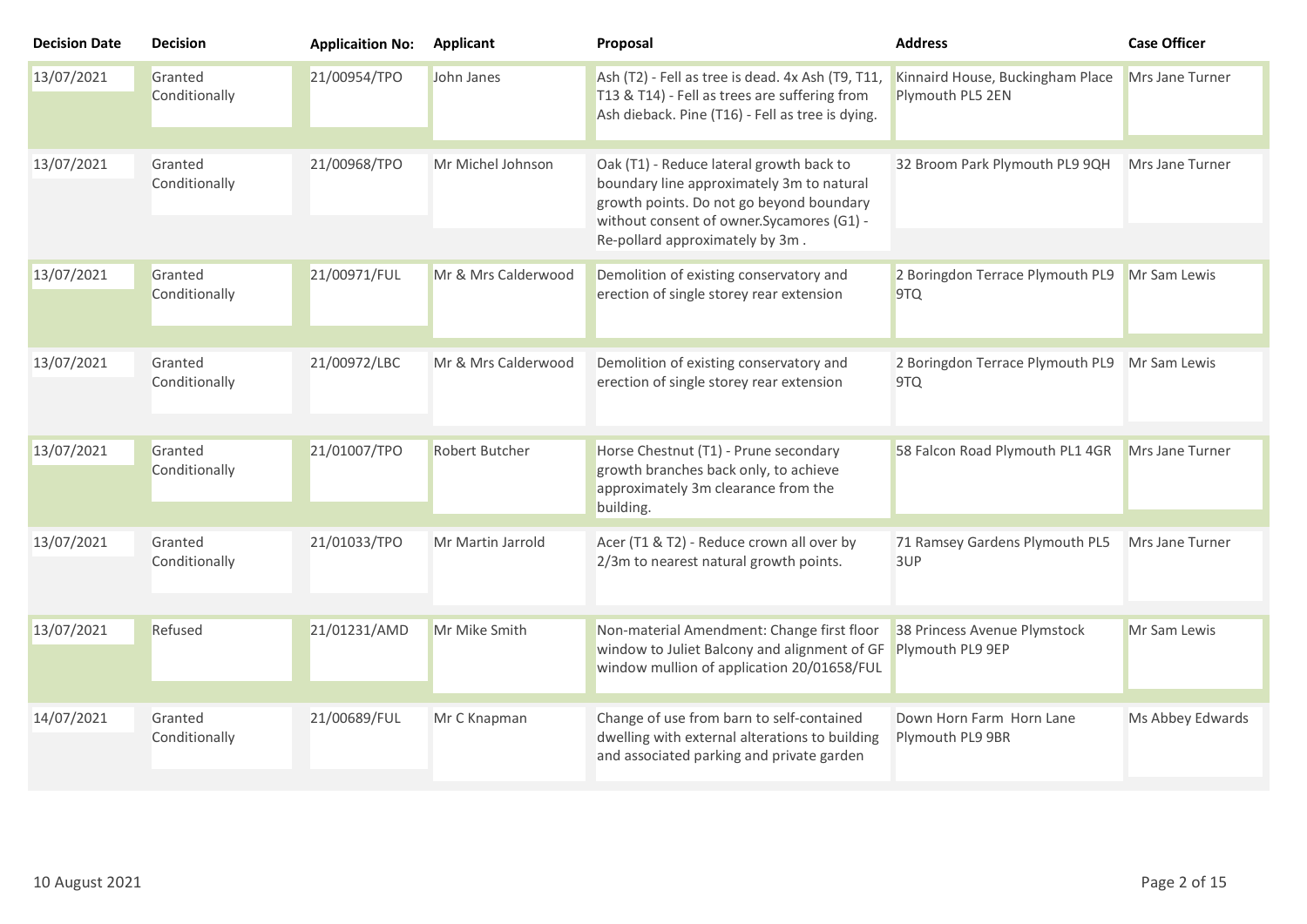| <b>Decision Date</b> | <b>Decision</b>          | <b>Applicaition No:</b> | <b>Applicant</b>                | Proposal                                                                                                                                 | <b>Address</b>                                                 | <b>Case Officer</b> |
|----------------------|--------------------------|-------------------------|---------------------------------|------------------------------------------------------------------------------------------------------------------------------------------|----------------------------------------------------------------|---------------------|
| 14/07/2021           | Granted<br>Conditionally | 21/00690/LBC            | Mr C Knapman                    | Change of use from barn to self-contained<br>dwelling with external alterations to building<br>and associated parking and private garden | Down Horn Farm Horn Lane<br>Plymouth PL9 9BR                   | Ms Abbey Edwards    |
| 14/07/2021           | Granted<br>Conditionally | 21/00770/FUL            | Mr Ball                         | Change of use from residential dwelling to an<br>educational test centre for gas training and<br>assessment (Use Class F)                | First Floor Flat, 131 Victoria Road<br>Plymouth PL5 1RZ        | Mr Simon Osborne    |
| 14/07/2021           | Granted<br>Conditionally | 21/00845/FUL            | Mr Nigel Abel                   | Extension to existing garage                                                                                                             | 33 Pentyre Terrace Plymouth PL4<br>8RP                         | Mr Mike Stone       |
| 14/07/2021           | Granted<br>Conditionally | 21/00854/FUL            | Mr & Mrs Macpherson             | Single storey rear extension                                                                                                             | 30 Whitby Road Plymouth PL6 5LE                                | Mr Macauley Potter  |
| 14/07/2021           | Granted<br>Conditionally | 21/00912/FUL            | Plymouth City Council           | To install an air source heat pump                                                                                                       | Training Centre Harbour Avenue<br>Camels Head Plymouth PL5 1BH | Mr Jon Fox          |
| 14/07/2021           | Granted<br>Conditionally | 21/00913/FUL            | Plymouth City Council           | Installation of Air Source Heat Pump                                                                                                     | Crownhill Court Tailyour Road<br>Plymouth PL6 5DH              | Mr Jon Fox          |
| 14/07/2021           | Granted<br>Conditionally | 21/00914/FUL            | Plymouth City Council           | Installation of an air source heat pump                                                                                                  | 1 Derriford Park Plymouth PL6 5QZ Mr Jon Fox                   |                     |
| 14/07/2021           | Granted<br>Conditionally | 21/00941/FUL            | $Mr$ <sub>T</sub> Mrs Stancombe | Single storey rear and side extension.                                                                                                   | 24 Kingston Close Plymouth PL7<br>2XA                          | Mr Macauley Potter  |
| 14/07/2021           | Refused                  | 21/00981/FUL            | Mr David McManus                | Remodelling of existing garage and first floor<br>side extension.                                                                        | 45 Great Woodford Drive<br>Plymouth PL7 4RP                    | Ms Bethany German   |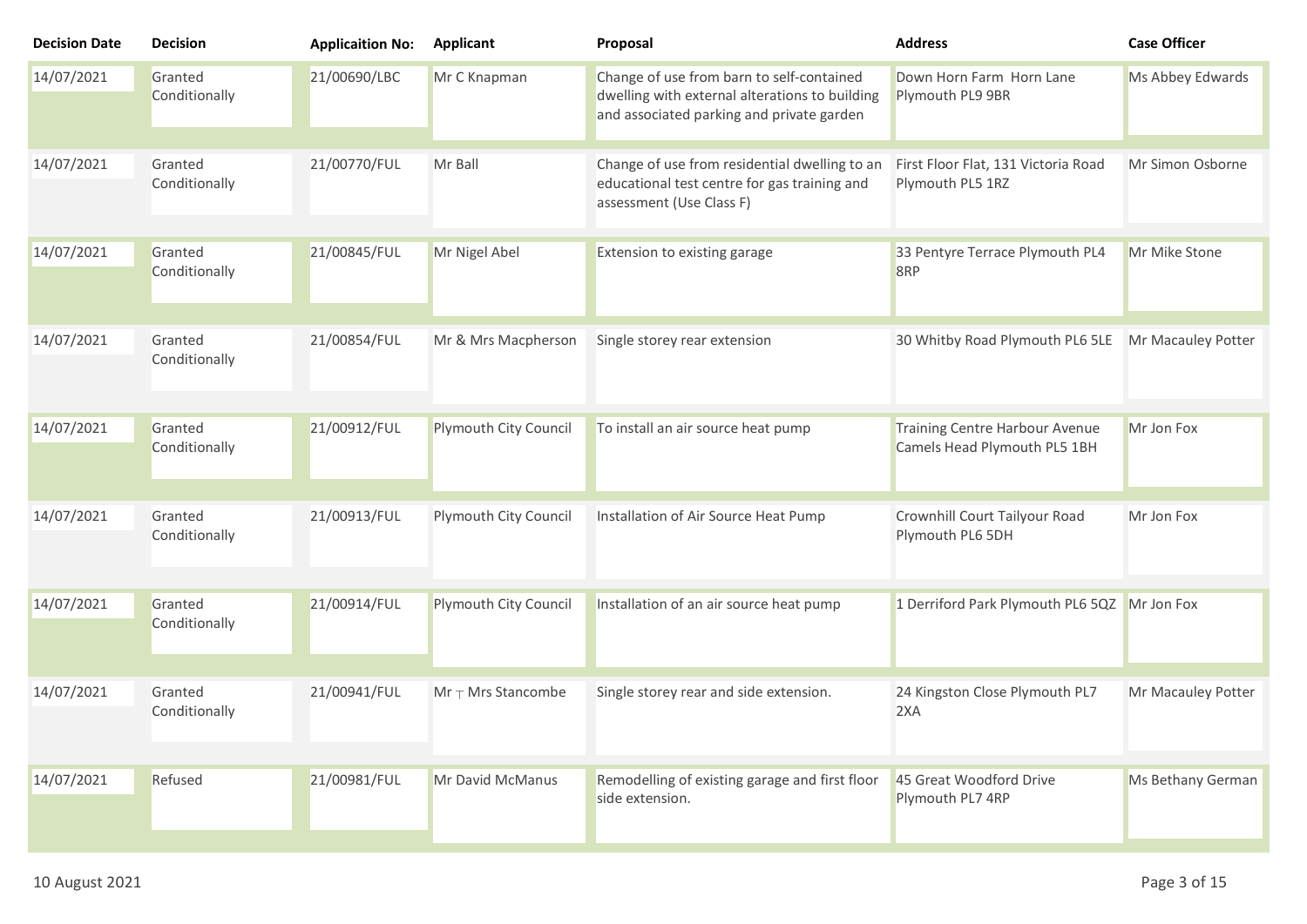| <b>Decision Date</b> | <b>Decision</b>          | <b>Applicaition No:</b> | <b>Applicant</b>                         | Proposal                                                                                                                                                            | <b>Address</b>                                             | <b>Case Officer</b> |
|----------------------|--------------------------|-------------------------|------------------------------------------|---------------------------------------------------------------------------------------------------------------------------------------------------------------------|------------------------------------------------------------|---------------------|
| 14/07/2021           | Granted                  | 21/01046/16             | <b>CK Hutchison</b><br>Networks (UK) Ltd | Proposed 18.0m Phase 8 Monopole C/W<br>wraparound cabinet at base and associated<br>ancillary works                                                                 | Home Park Avenue Peverell<br>Plymouth PL3 4PG              | Mr Mike Stone       |
| 14/07/2021           | Granted<br>Conditionally | 21/01094/FUL            | Mr Brian McGlinchey                      | Replacement single storey rear extension<br>with rear decking and window alterations                                                                                | 11A Lockington Avenue Plymouth<br><b>PL3 5QS</b>           | Miss Emily Godwin   |
| 15/07/2021           | Granted<br>Conditionally | 21/00674/FUL            | Mr Andrew<br>Mitchelmore                 | Conversion and extensions to existing barns<br>to create 4no dwellings inc. associated car<br>parking and landscaping                                               | 14 Springfield Road Plymouth PL9<br>8ED                    | Mr Chris Cummings   |
| 15/07/2021           | Granted<br>Conditionally | 21/00862/FUL            | Mr & Mrs Soane                           | Single storey side and rear extensions inc.<br>demolition of existing garage                                                                                        | 16 Rheola Gardens Plymouth PL6<br>8UB                      | Mr Paul McConville  |
| 15/07/2021           | Granted<br>Conditionally | 21/00918/FUL            | Mr Richard Marshall                      | Change of use from hotel (Class C1) to 10-bed 19 Garden Crescent Plymouth PL1<br>HMO (Sui Generis) inc. alterations to existing<br>rear extension and dormer window | 3DA                                                        | Mr Sam Lewis        |
| 15/07/2021           | Granted<br>Conditionally | 21/00949/FUL            | Mrs S Currie                             | Two storey rear and first floor side extension. 5 Linketty Lane Plymouth PL7 1RD                                                                                    |                                                            | Mr Macauley Potter  |
| 15/07/2021           | Granted<br>Conditionally | 21/01074/FUL            | Mr Zakaria Mazumder                      | Mechanical extract/ventilation system on<br>rear roof face, louvre on west side and<br>changes to façade including new intake<br>louvre.                            | 39 & 41 Springfield Road Plymouth Mr Mike Stone<br>PL9 8EJ |                     |
| 16/07/2021           | Granted<br>Conditionally | 21/00573/FUL            | Mr Nigel Passmore                        | Construction of three garages/stores, bin<br>store and associated works and landscaping<br>inc. sculpture                                                           | 6 Station Road Tamerton Foliot<br>Plymouth PL5 4LD         | Mr Jon Fox          |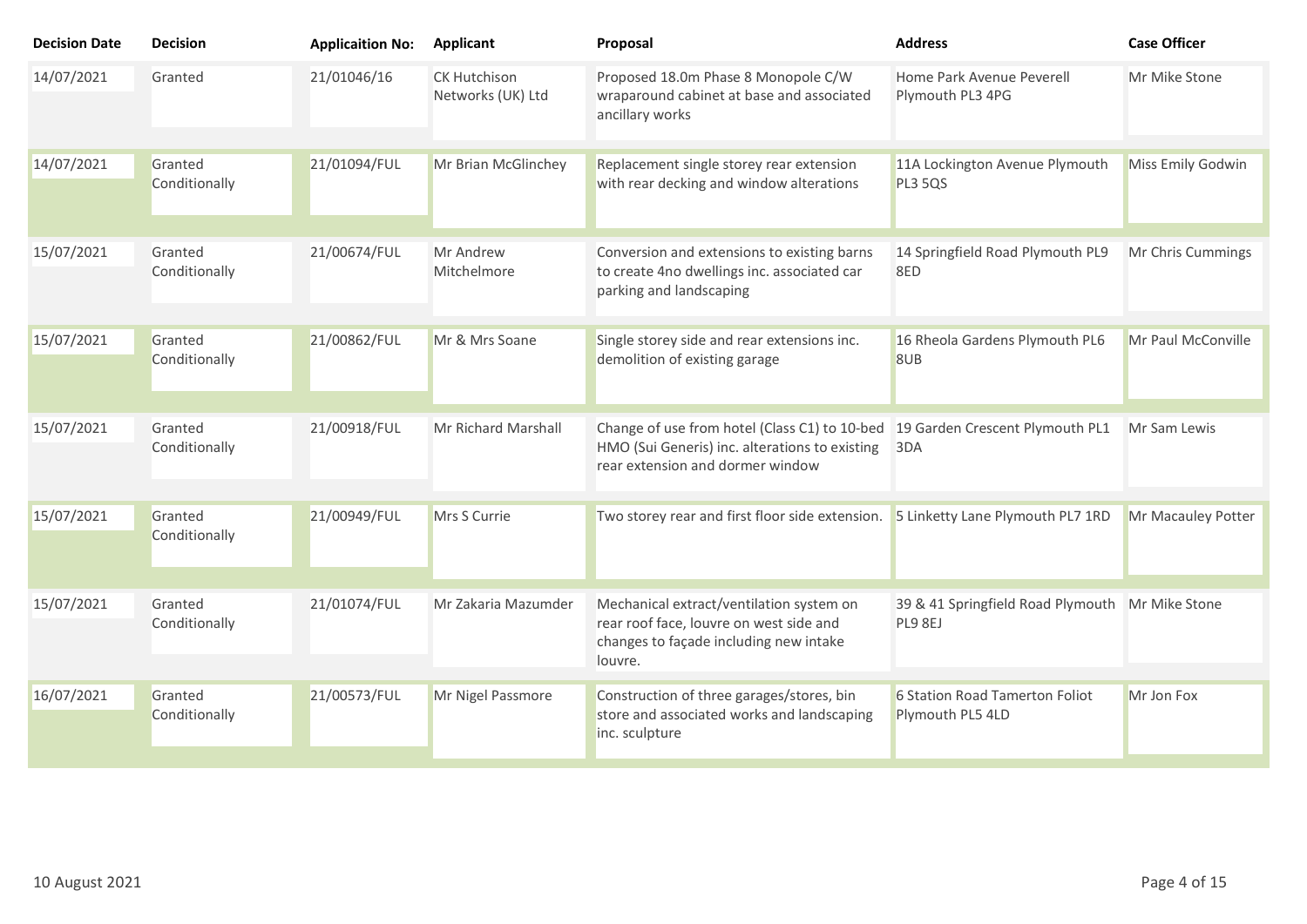| <b>Decision Date</b> | <b>Decision</b>          | <b>Applicaition No:</b> | Applicant                     | Proposal                                                                                                         | <b>Address</b>                                                                              | <b>Case Officer</b> |
|----------------------|--------------------------|-------------------------|-------------------------------|------------------------------------------------------------------------------------------------------------------|---------------------------------------------------------------------------------------------|---------------------|
| 16/07/2021           | Agreed                   | 21/00974/CDM            | Professor Dafydd<br>Moore     | Condition Discharge: Condition 3 of<br>application 20/02005/FUL                                                  | Kirkby Lodge Car Park Portland<br>Square Lane North Plymouth<br>University Plymouth PL4 6AP | Mr Chris Cummings   |
| 16/07/2021           | Granted<br>Conditionally | 21/01089/S73            | Lucy Ingram                   | Variation of Condition 1 (Approved Plans) of<br>application 20/01429/FUL inc internal                            | Townsend House Hermitage Road                                                               | Mr Chris Cummings   |
|                      |                          |                         |                               | alterations to first floor flat and alterations to<br>basement flat                                              | Plymouth PL3 4RT                                                                            |                     |
| 19/07/2021           | Granted<br>Conditionally | 21/00851/FUL            | Tuffin & Co<br>Management Ltd | Retrospective application for the retention of<br>The Millfields' guardhouse for a temporary<br>period           | The Guardhouse The Millfields<br>Plymouth PL1 3JB                                           | Ms Abbey Edwards    |
| 19/07/2021           | Granted<br>Conditionally | 21/00865/FUL            | Karen Muzzell                 | Two-storey rear extension (demolition of<br>existing conservatory) and replacement porch                         | 17 Knapps Close Plymouth PL9 8UX Ms Bethany German                                          |                     |
|                      |                          |                         |                               |                                                                                                                  |                                                                                             |                     |
| 19/07/2021           | Granted<br>Conditionally | 21/00890/FUL            | Cher Varya<br>Commercial Ltd  | Extension to existing building and conversion<br>of roof space to create 7no. residential<br>apartments          | Unit 1, Brooklands 680 Budshead<br>Road Plymouth PL6 5XR                                    | Mr Jon Fox          |
| 19/07/2021           | Granted                  | 21/00929/FUL            | Mr Dean Lawson                | Single storey side extension and front porch                                                                     | 301 St Peters Road Plymouth PL5                                                             | Mr Paul McConville  |
|                      | Conditionally            |                         |                               | (retrospective)                                                                                                  | 3DU                                                                                         |                     |
| 19/07/2021           | Granted                  | 21/00986/FUL            | Mr S Hannigan                 | Two-storey rear and single storey rear in-fill                                                                   | 6 Mount Gould Way Plymouth PL4                                                              | Ms Bethany German   |
|                      | Conditionally            |                         |                               | extension                                                                                                        | 9EY                                                                                         |                     |
| 19/07/2021           | Granted                  | 21/01005/FUL            | Mr J Haimes                   | Change of use of land to bookable dog                                                                            | Land At Wixenford (Sx 523 543)                                                              | Mr Sam Lewis        |
|                      | Conditionally            |                         |                               | walking/exercise space (Sui Generis); plus<br>provision of hardstanding, fencing, and<br>shelter (retrospective) | Colesdown Hill Plymouth PL9 8AA                                                             |                     |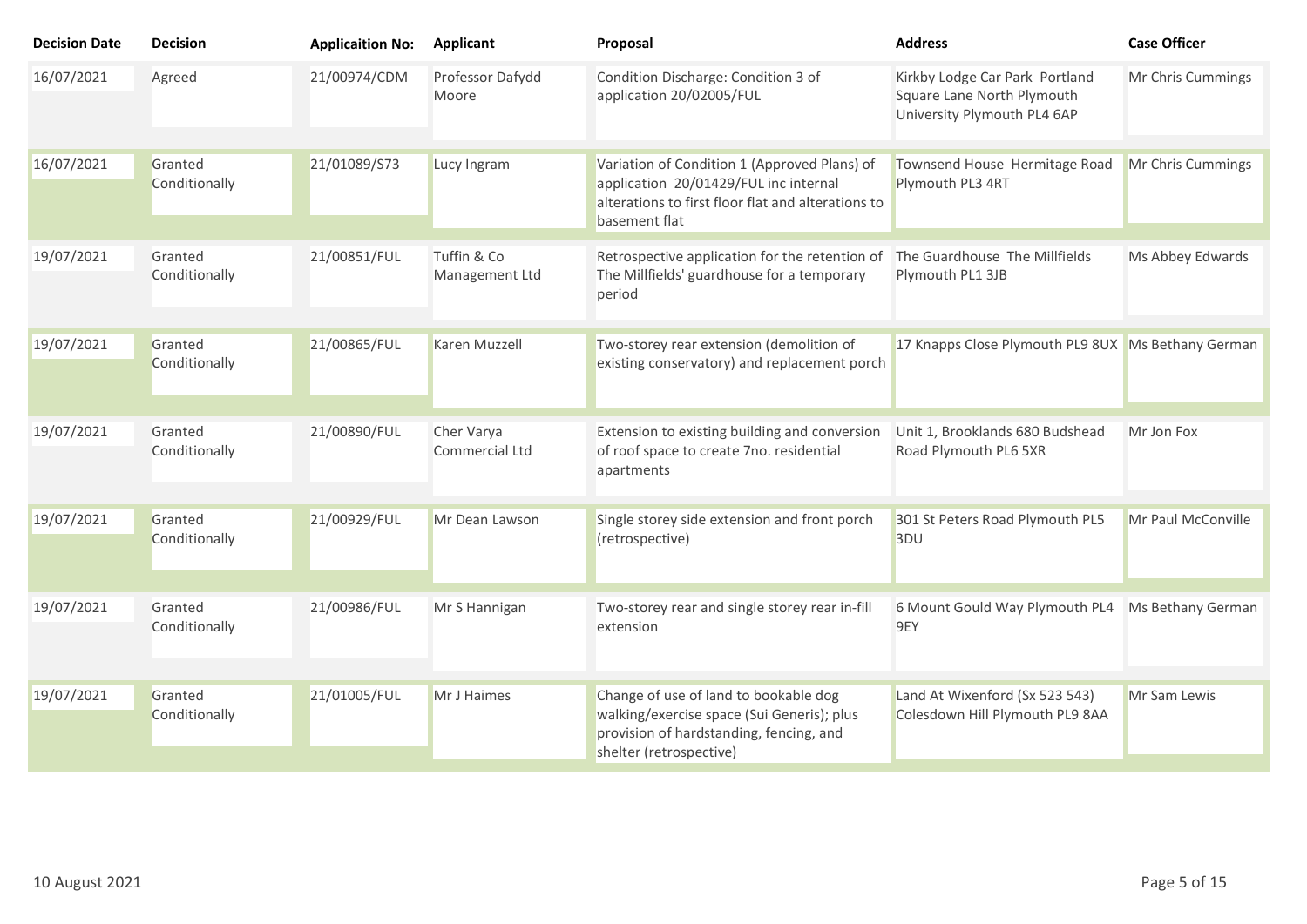| <b>Decision Date</b> | <b>Decision</b>          | <b>Applicaition No:</b> | Applicant                   | Proposal                                                                                                                                                                                                                                                                                                                                                                                                                                                                                                                                                                                                                                                                                                                           | <b>Address</b>                                           | <b>Case Officer</b> |
|----------------------|--------------------------|-------------------------|-----------------------------|------------------------------------------------------------------------------------------------------------------------------------------------------------------------------------------------------------------------------------------------------------------------------------------------------------------------------------------------------------------------------------------------------------------------------------------------------------------------------------------------------------------------------------------------------------------------------------------------------------------------------------------------------------------------------------------------------------------------------------|----------------------------------------------------------|---------------------|
| 20/07/2021           | Granted<br>Conditionally | 21/00977/FUL            | Mr Aidan Witham             | Two-storey rear flat roof extension                                                                                                                                                                                                                                                                                                                                                                                                                                                                                                                                                                                                                                                                                                | 7 Hamoaze Avenue Plymouth PL5<br>1BQ                     | Mr Paul McConville  |
| 20/07/2021           | Granted<br>Conditionally | 21/01021/FUL            | Mr & Mrs Miller             | Demolition of existing rear extension and<br>garage and the erection of single storey<br>rear/side extension                                                                                                                                                                                                                                                                                                                                                                                                                                                                                                                                                                                                                       | Stormount, 1 Broad Park Plymouth Mr Sam Lewis<br>PL9 7QF |                     |
| 20/07/2021           | Granted<br>Conditionally | 21/01037/TPO            | Mr John Bernal              | Monterey Pine - Remove 4 lowest branches<br>overhanging 8 Loftus Gardens. Remove major 1NZ<br>deadwood where it overhangs 8 Loftus<br>Gardens (exempt works).                                                                                                                                                                                                                                                                                                                                                                                                                                                                                                                                                                      | 8 Loftus Gardens Plymouth PL5                            | Mrs Jane Turner     |
| 20/07/2021           | Granted<br>Conditionally | 21/01052/TPO            | <b>Hayley McGrath</b>       | Ash (T1) - fell due to early stages of ash die<br>back. 5x Leylandii (G1) - Prune back to<br>previous pruning points.                                                                                                                                                                                                                                                                                                                                                                                                                                                                                                                                                                                                              | 36 Stott Close Plymouth PL3 6HA                          | Mrs Jane Turner     |
| 20/07/2021           | Granted<br>Conditionally | 21/01056/TPO            | <b>Miss Rosemary Dennis</b> | Sycamore (T20) - reduce whole crown by 3m<br>to natrual growth points and an ongoing<br>consent to remove shoots at base of stem as<br>and when needed.Yew (T17 in grounds of 8<br>Ramsey Gardens) reduce 6 branches<br>overhanging 6 Ramsey Gardens by 2m to<br>natural growth points. Holm Oak (G16) :--<br>Crown raise lower skirt of branches over<br>neighbours hedge to give 1m clearance-<br>Crown thin by removing any broken, large<br>dead, damaged branches only.-Crown<br>reduce side of canopy on neighbours side<br>only, where tree is more heavily weighted by<br>2-3m to natural growth points.-Reduce<br>height by approximately 3m to same level as<br>the adjacent Sweet Chestnut to natural<br>growth points. | Manadon Cottage 6 Ramsey<br>Gardens Plymouth PL5 3UY     | Mrs Jane Turner     |
| 20/07/2021           | Granted<br>Conditionally | 21/01092/TCO            | Sarah Chilvers              | Katsura (T1) - Reduce overall by 2m to natural 49 Fore Street Plympton Plymouth<br>growth points. Ash (T2) - Fell due to Ash<br>Dieback.                                                                                                                                                                                                                                                                                                                                                                                                                                                                                                                                                                                           | <b>PL7 1LZ</b>                                           | Mrs Jane Turner     |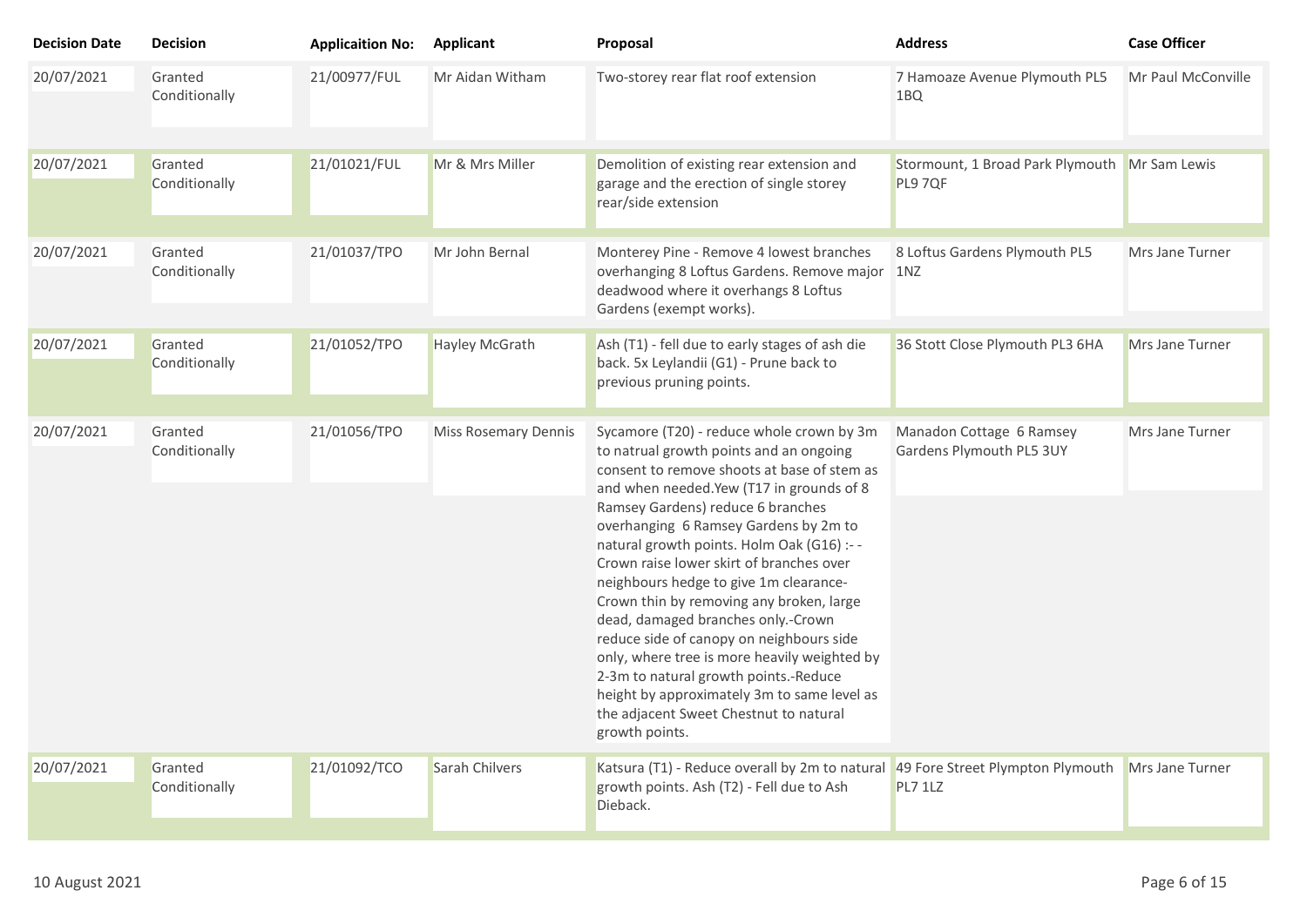| <b>Decision Date</b> | <b>Decision</b>          | <b>Applicaition No:</b> | Applicant                   | Proposal                                                                                                            | <b>Address</b>                                                                        | <b>Case Officer</b>     |
|----------------------|--------------------------|-------------------------|-----------------------------|---------------------------------------------------------------------------------------------------------------------|---------------------------------------------------------------------------------------|-------------------------|
| 21/07/2021           | Agreed                   | 21/00144/CDM            | <b>Halsall Construction</b> | Condition Discharge: Condition 16 of<br>application 18/01104/REM                                                    | Saltram Meadow Primary School<br>The Ride Plymouth PL9 7JA                            | Ms Marie<br>Stainwright |
| 21/07/2021           | Granted<br>Conditionally | 21/00423/FUL            | Rupert & Lynne Lloyd        | Timber garage and associated retaining wall<br>works inc. demolition of existing garage                             | Fursdon House, Blunts Lane<br>Plymouth PL6 8BE                                        | Mr Paul McConville      |
| 21/07/2021           | Granted<br>Conditionally | 21/00424/LBC            | Rupert & Lynne Lloyd        | Timber garage and associated retaining wall<br>works inc. demolition of existing garage                             | Fursdon House, Blunts Lane<br>Plymouth PL6 8BE                                        | Mr Paul McConville      |
| 21/07/2021           | Granted<br>Conditionally | 21/00900/FUL            | Mr & Mrs Worley             | Two-storey side extension and front porch<br>inc. demolition of existing garage                                     | 26 Clifton Avenue Plymouth PL7<br>4BJ                                                 | Mr Macauley Potter      |
| 21/07/2021           | Granted<br>Conditionally | 21/00903/FUL            | Mr Ben Turner               | Dormer in roof space                                                                                                | 1 Saltram Terrace Plymouth PL7<br>1PT                                                 | Mr Paul McConville      |
| 21/07/2021           | Granted<br>Conditionally | 21/00988/FUL            | Mrs Leah Godfree            | Hip to gable and rear dormer                                                                                        | 23 West Down Road Plymouth PL2<br>3HF                                                 | Mr Paul McConville      |
| 21/07/2021           | Granted<br>Conditionally | 21/01075/FUL            | Jamie Damerell              | Single storey rear extension and enlarged<br>patio with steps down to garden                                        | 23 Seymour Road Plympton<br>Plymouth PL7 4NY                                          | Mr Macauley Potter      |
| 22/07/2021           | Granted<br>Conditionally | 21/00507/FUL            | Mr & Mrs B Storey           | Two-storey side extension, decking and<br>cladding and hip to gable roof on existing<br>front extension             | 35C Eggbuckland Road Plymouth<br>PL3 5HF                                              | Mr Mike Stone           |
| 22/07/2021           | Granted<br>Conditionally | 21/00810/FUL            | Mr Alex King                | Temporary consent for the erection of<br>portable buildings to create secure changing<br>facilities (retrospective) | The Mount Batten Sailing &<br>Watersports Centre 70 Lawrence<br>Road Plymouth PL9 9SJ | Ms Abbey Edwards        |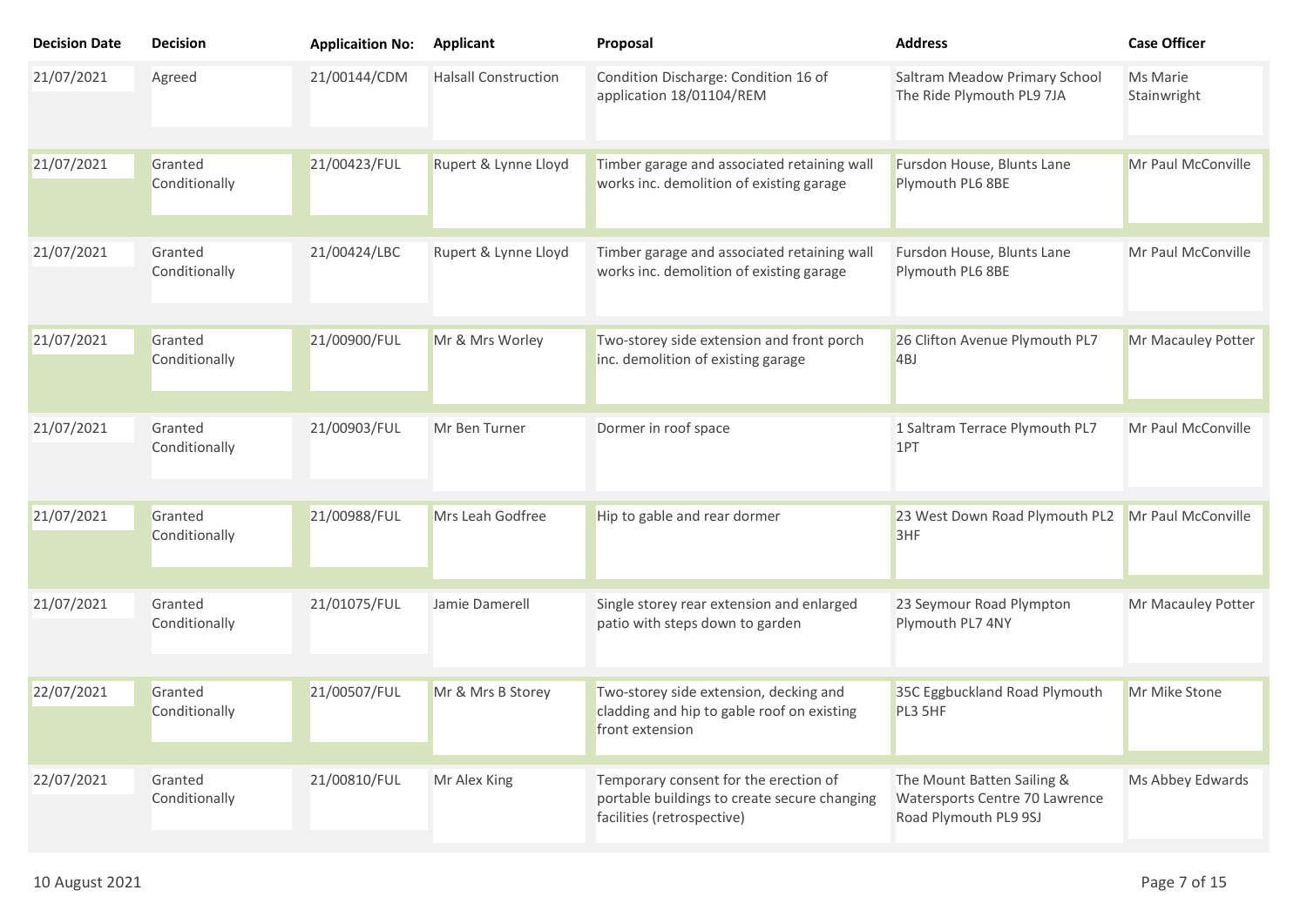| <b>Decision Date</b> | <b>Decision</b>          | <b>Applicaition No:</b> | <b>Applicant</b>   | Proposal                                                                                                                                                                                 | <b>Address</b>                                                              | <b>Case Officer</b> |
|----------------------|--------------------------|-------------------------|--------------------|------------------------------------------------------------------------------------------------------------------------------------------------------------------------------------------|-----------------------------------------------------------------------------|---------------------|
| 22/07/2021           | Granted<br>Conditionally | 21/00820/FUL            | Mr Michael Hocking | Demolition of rear extension/conservatory<br>and erection of single storey rear extension                                                                                                | 14 Church Road Plymstock<br>Plymouth PL9 9AH                                | Mr Sam Lewis        |
| 22/07/2021           | Granted<br>Conditionally | 21/00905/FUL            | Mr Simon Cornell   | Single storey rear extension and alterations<br>to ramp and decking                                                                                                                      | 6 Lawson Grove Plymouth PL9 7QJ                                             | Miss Emily Godwin   |
| 22/07/2021           | Granted<br>Conditionally | 21/00910/FUL            | Mr Pete Torr       | Extension to existing factory for new process<br>plant and machinery                                                                                                                     | Interfish, Wallsend Industrial<br>Estate Cattedown Road Plymouth<br>PL4 ORW | Ms Abbey Edwards    |
| 22/07/2021           | Granted<br>Conditionally | 21/00996/FUL            | Mr & Mrs Swain     | Single storey side extension, the conversion<br>of a kitchen to a utility room at rear of the<br>listed building and a new opening in the<br>curtilage listed wall (part retrospective). | 54 Emma Place Plymouth PL1 3QU                                              | Mr Mike Stone       |
| 22/07/2021           | Granted<br>Conditionally | 21/00997/LBC            | Mr & Mrs Swain     | Single storey side extension, the conversion<br>of a kitchen to a utility room at rear of the<br>listed building and a new opening in the<br>curtilage listed wall (part retrospective). | 54 Emma Place Plymouth PL1 3QU                                              | Mr Mike Stone       |
| 22/07/2021           | Granted<br>Conditionally | 21/01018/FUL            | Mr & Mrs Orchard   | Single storey rear extension with retained<br>replacement raised patio/terrace area inc.<br>demolition of existing rear extension (re-<br>submission of 21/00137/FUL)                    | 63 Underlane Plymstock Plymouth<br>PL9 9LA                                  | Ms Bethany German   |
| 22/07/2021           | Granted<br>Conditionally | 21/01042/FUL            | <b>Mr Hawkins</b>  | Infill extension to north corner of house<br>(retrospective)                                                                                                                             | 60 Reservoir Road Plymstock<br>Plymouth PL9 8NH                             | Ms Bethany German   |
| 22/07/2021           | Refused                  | 21/01318/AMD            | Mr Hajiyianni      | Non-material Amendment: To include<br>mezzanine floor within Apartment 8 of<br>application 18/01182/FUL                                                                                  | Captains House 99 Craigie Drive<br>Plymouth PL1 3JL                         | Mr Mike Stone       |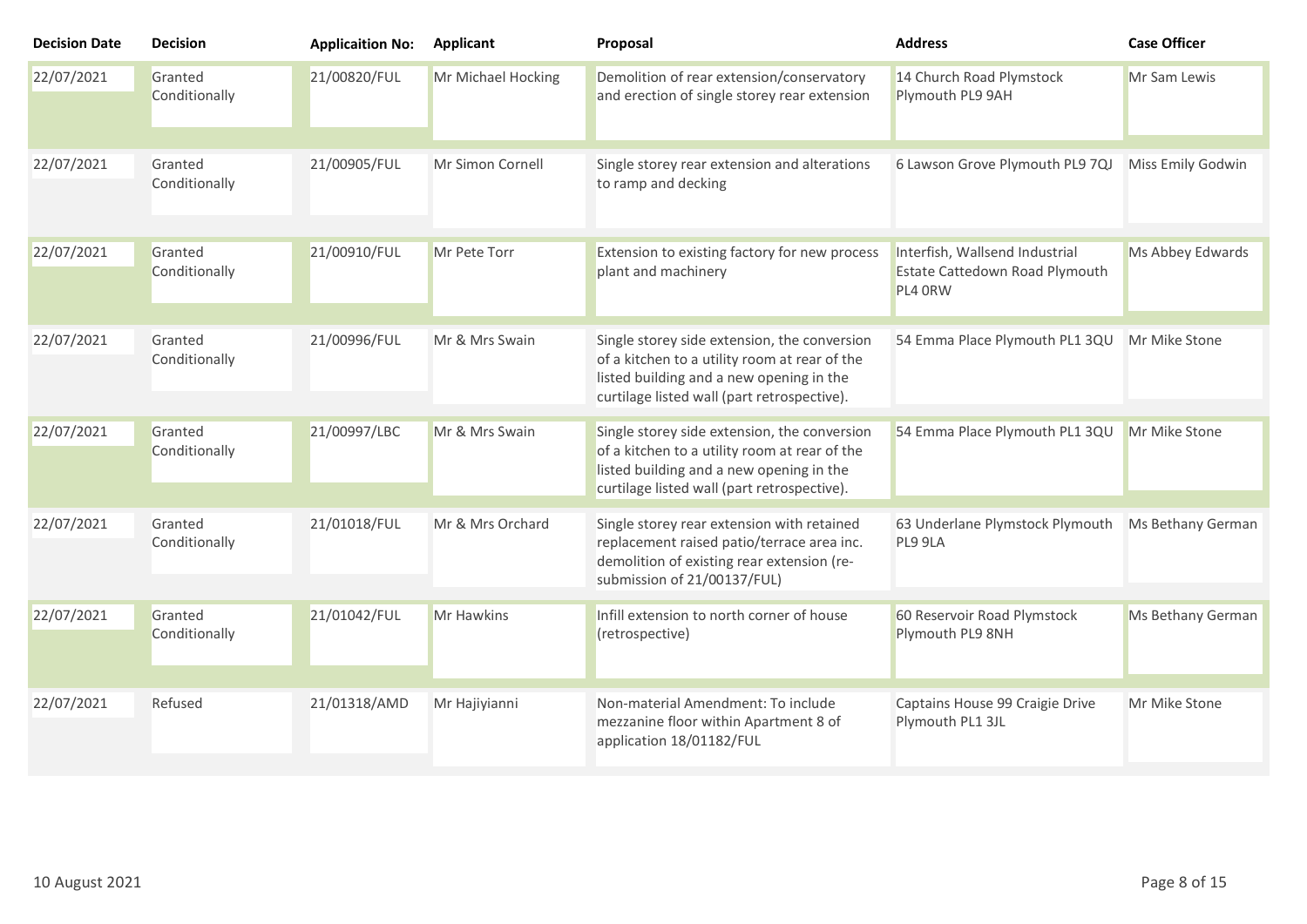| 23/07/2021<br>21/00808/CDM<br><b>Hazel Birse</b><br>Condition Discharge: Conditions 7 (CEMP) &<br>Bath Street Plymouth PL1 3LT<br>Miss Katherine<br>Agreed<br>14 (Contractor access) of application<br>Graham<br>19/01859/S73<br>26/07/2021<br>20/01963/S73<br>Minor material amendments to plans<br>Intercity House Plymouth Station<br>Miss Katherine<br>Granted Subject to<br>Mr C McBride<br>(Condition 1) and variation of conditions 3<br>Plymouth PL4 6AB<br>S <sub>106</sub><br>Graham<br>(Surface Water Management), 5 (District<br>Energy), 6 (Pedestrian Accessibility Audit), 7<br>(External Materials) and 8 (Materials<br>Maintenance) of application 19/01095/FUL<br>26/07/2021<br>Granted<br>21/00529/FUL<br>Mr Jordan Collins<br>Single storey rear extension and rear raised<br>7 First Avenue Billacombe<br>Mr Sam Lewis<br>stepped access<br>Plymouth PL9 8AP<br>Conditionally<br>26/07/2021<br>21/00619/FUL<br>Mr Nathan Morgan-<br>Installation of new gas fired Combined Heat<br>Becton Dickinson Vacutainer<br>Mr Simon Osborne<br>Granted<br>and Power (CHP) unit for the production of<br>Conditionally<br>Systems Belliver Way Plymouth<br>Gianni<br>PL6 7BP<br>electricity<br>26/07/2021<br>Granted<br>21/00776/FUL<br>Installation of an all-weather surface and<br>Mr Lee Le Marquand<br>Sir John Hunt Community Sports<br>Mr Jon Fox<br>College Wood View Learning<br>Conditionally<br>floodlighting to existing MUGA<br>Community 51 Lancaster Gardens<br>Plymouth PL5 4AA<br>26/07/2021<br>21/01098/CDM<br>Condition Discharge: Conditions 3 & 5 of<br>59 North Hill Plymouth PL4 8HB<br>Agreed<br>Ms Xia Ming<br>application 21/00219/FUL<br>27/07/2021<br>20/01580/CDM<br>Mr T Wills<br>Condition Discharge: Condition 3A and 3B<br>Intercity House Plymouth Station<br>Miss Katherine<br>Agreed | <b>Decision Date</b> | <b>Decision</b> | <b>Applicaition No:</b> | <b>Applicant</b> | Proposal                                  | <b>Address</b>   | <b>Case Officer</b> |
|-------------------------------------------------------------------------------------------------------------------------------------------------------------------------------------------------------------------------------------------------------------------------------------------------------------------------------------------------------------------------------------------------------------------------------------------------------------------------------------------------------------------------------------------------------------------------------------------------------------------------------------------------------------------------------------------------------------------------------------------------------------------------------------------------------------------------------------------------------------------------------------------------------------------------------------------------------------------------------------------------------------------------------------------------------------------------------------------------------------------------------------------------------------------------------------------------------------------------------------------------------------------------------------------------------------------------------------------------------------------------------------------------------------------------------------------------------------------------------------------------------------------------------------------------------------------------------------------------------------------------------------------------------------------------------------------------------------------------------------------------------------------------------------------------------------------------------------|----------------------|-----------------|-------------------------|------------------|-------------------------------------------|------------------|---------------------|
|                                                                                                                                                                                                                                                                                                                                                                                                                                                                                                                                                                                                                                                                                                                                                                                                                                                                                                                                                                                                                                                                                                                                                                                                                                                                                                                                                                                                                                                                                                                                                                                                                                                                                                                                                                                                                                     |                      |                 |                         |                  |                                           |                  |                     |
|                                                                                                                                                                                                                                                                                                                                                                                                                                                                                                                                                                                                                                                                                                                                                                                                                                                                                                                                                                                                                                                                                                                                                                                                                                                                                                                                                                                                                                                                                                                                                                                                                                                                                                                                                                                                                                     |                      |                 |                         |                  |                                           |                  |                     |
|                                                                                                                                                                                                                                                                                                                                                                                                                                                                                                                                                                                                                                                                                                                                                                                                                                                                                                                                                                                                                                                                                                                                                                                                                                                                                                                                                                                                                                                                                                                                                                                                                                                                                                                                                                                                                                     |                      |                 |                         |                  |                                           |                  |                     |
|                                                                                                                                                                                                                                                                                                                                                                                                                                                                                                                                                                                                                                                                                                                                                                                                                                                                                                                                                                                                                                                                                                                                                                                                                                                                                                                                                                                                                                                                                                                                                                                                                                                                                                                                                                                                                                     |                      |                 |                         |                  |                                           |                  |                     |
|                                                                                                                                                                                                                                                                                                                                                                                                                                                                                                                                                                                                                                                                                                                                                                                                                                                                                                                                                                                                                                                                                                                                                                                                                                                                                                                                                                                                                                                                                                                                                                                                                                                                                                                                                                                                                                     |                      |                 |                         |                  |                                           |                  |                     |
|                                                                                                                                                                                                                                                                                                                                                                                                                                                                                                                                                                                                                                                                                                                                                                                                                                                                                                                                                                                                                                                                                                                                                                                                                                                                                                                                                                                                                                                                                                                                                                                                                                                                                                                                                                                                                                     |                      |                 |                         |                  |                                           |                  |                     |
|                                                                                                                                                                                                                                                                                                                                                                                                                                                                                                                                                                                                                                                                                                                                                                                                                                                                                                                                                                                                                                                                                                                                                                                                                                                                                                                                                                                                                                                                                                                                                                                                                                                                                                                                                                                                                                     |                      |                 |                         |                  |                                           |                  |                     |
|                                                                                                                                                                                                                                                                                                                                                                                                                                                                                                                                                                                                                                                                                                                                                                                                                                                                                                                                                                                                                                                                                                                                                                                                                                                                                                                                                                                                                                                                                                                                                                                                                                                                                                                                                                                                                                     |                      |                 |                         |                  |                                           |                  | Ms Abbey Edwards    |
|                                                                                                                                                                                                                                                                                                                                                                                                                                                                                                                                                                                                                                                                                                                                                                                                                                                                                                                                                                                                                                                                                                                                                                                                                                                                                                                                                                                                                                                                                                                                                                                                                                                                                                                                                                                                                                     |                      |                 |                         |                  |                                           |                  |                     |
| 20/01963/S73                                                                                                                                                                                                                                                                                                                                                                                                                                                                                                                                                                                                                                                                                                                                                                                                                                                                                                                                                                                                                                                                                                                                                                                                                                                                                                                                                                                                                                                                                                                                                                                                                                                                                                                                                                                                                        |                      |                 |                         |                  | (Surface Water Management) of application | Plymouth PL4 6AB | Graham              |
|                                                                                                                                                                                                                                                                                                                                                                                                                                                                                                                                                                                                                                                                                                                                                                                                                                                                                                                                                                                                                                                                                                                                                                                                                                                                                                                                                                                                                                                                                                                                                                                                                                                                                                                                                                                                                                     |                      |                 |                         |                  |                                           |                  |                     |
| 27/07/2021<br>21/00483/FUL<br>Mr Dean Scantlebury<br>Blake Lodge, Seymour Road<br>Granted<br>2no. detached dwellings<br>Conditionally<br>Mannamead Plymouth PL3 5AS                                                                                                                                                                                                                                                                                                                                                                                                                                                                                                                                                                                                                                                                                                                                                                                                                                                                                                                                                                                                                                                                                                                                                                                                                                                                                                                                                                                                                                                                                                                                                                                                                                                                 |                      |                 |                         |                  |                                           |                  | Mrs Rebecca Boyde   |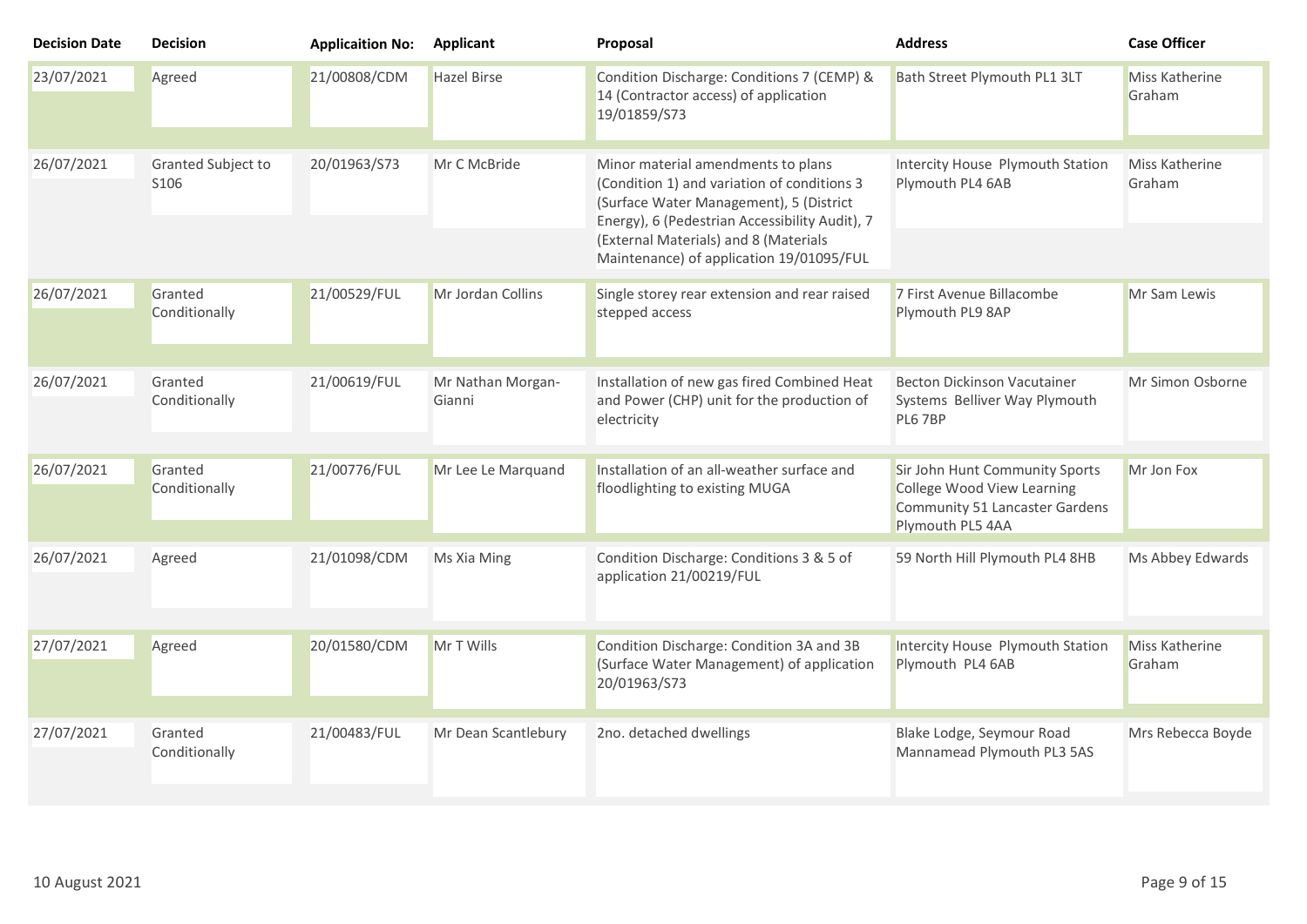| <b>Decision Date</b> | <b>Decision</b>          | <b>Applicaition No:</b> | <b>Applicant</b>                    | Proposal                                                                                    | <b>Address</b>                                           | <b>Case Officer</b> |
|----------------------|--------------------------|-------------------------|-------------------------------------|---------------------------------------------------------------------------------------------|----------------------------------------------------------|---------------------|
| 27/07/2021           | Granted<br>Conditionally | 21/00991/FUL            | Mr Andrew<br>Mitchelmore            | Demolition and replacement of existing car-<br>port                                         | 6 Seymour Drive Plymouth PL3<br>5BG                      | Ms Bethany German   |
| 27/07/2021           | Granted<br>Conditionally | 21/00992/LBC            | Mr Andrew<br>Mitchelmore            | Demolition and replacement of existing car-<br>port                                         | 6 Seymour Drive Plymouth PL3<br>5BG                      | Ms Bethany German   |
| 27/07/2021           | Granted<br>Conditionally | 21/01043/FUL            | Mr Pat Turner                       | Two-storey side extension and single storey<br>rear extension with raised terrace           | 8 Brynmoor Park Plymouth PL3 5JZ Mr Mike Stone           |                     |
| 27/07/2021           | Granted<br>Conditionally | 21/01044/FUL            | Mr Alec Herbert                     | Change of use of dwelling to form two<br>maisonettes and associated building<br>alterations | 86 Beaumont Road Plymouth PL4<br>9EA                     | Ms Abbey Edwards    |
| 27/07/2021           | Granted<br>Conditionally | 21/01087/FUL            | Mr L Lemin                          | Construction of double garage/store with<br>solar panels (re-submission of 20/01409/FUL)    | Staddon Heights Farm 50 Staddon<br>Lane Plymouth PL9 9SP | Mr Sam Lewis        |
| 28/07/2021           | Granted<br>Conditionally | 21/00714/FUL            | Mr Robert Beswick                   | Over-cladding of existing roof to bays 5, 6 & 7                                             | Vi-spring Ltd, Ernesettle Lane<br>Plymouth PL5 2TT       | Mr Paul McConville  |
| 28/07/2021           | Refused                  | 21/00716/FUL            | Abigail and Holly<br><b>Briscoe</b> | Erection of 3 detached dwellings (Class C3)                                                 | Longreach, Hartley Road Plymouth<br>PL3 5LW              | Ms Abbey Edwards    |
| 28/07/2021           | Granted<br>Conditionally | 21/00785/FUL            | Miss Amanda Knapper                 | A mews style garage with a gym/studio room<br>above                                         | 56 Stentaway Road Plymouth PL9<br>7EE                    | Mr Mike Stone       |
| 28/07/2021           | Granted<br>Conditionally | 21/00815/FUL            | Ms Lisa Beacham                     | Two rear dormers, front rooflights and<br>removal of internal wall                          | 11 Fitzroy Terrace Fitzroy Road<br>Plymouth PL1 5PX      | Mr Sam Lewis        |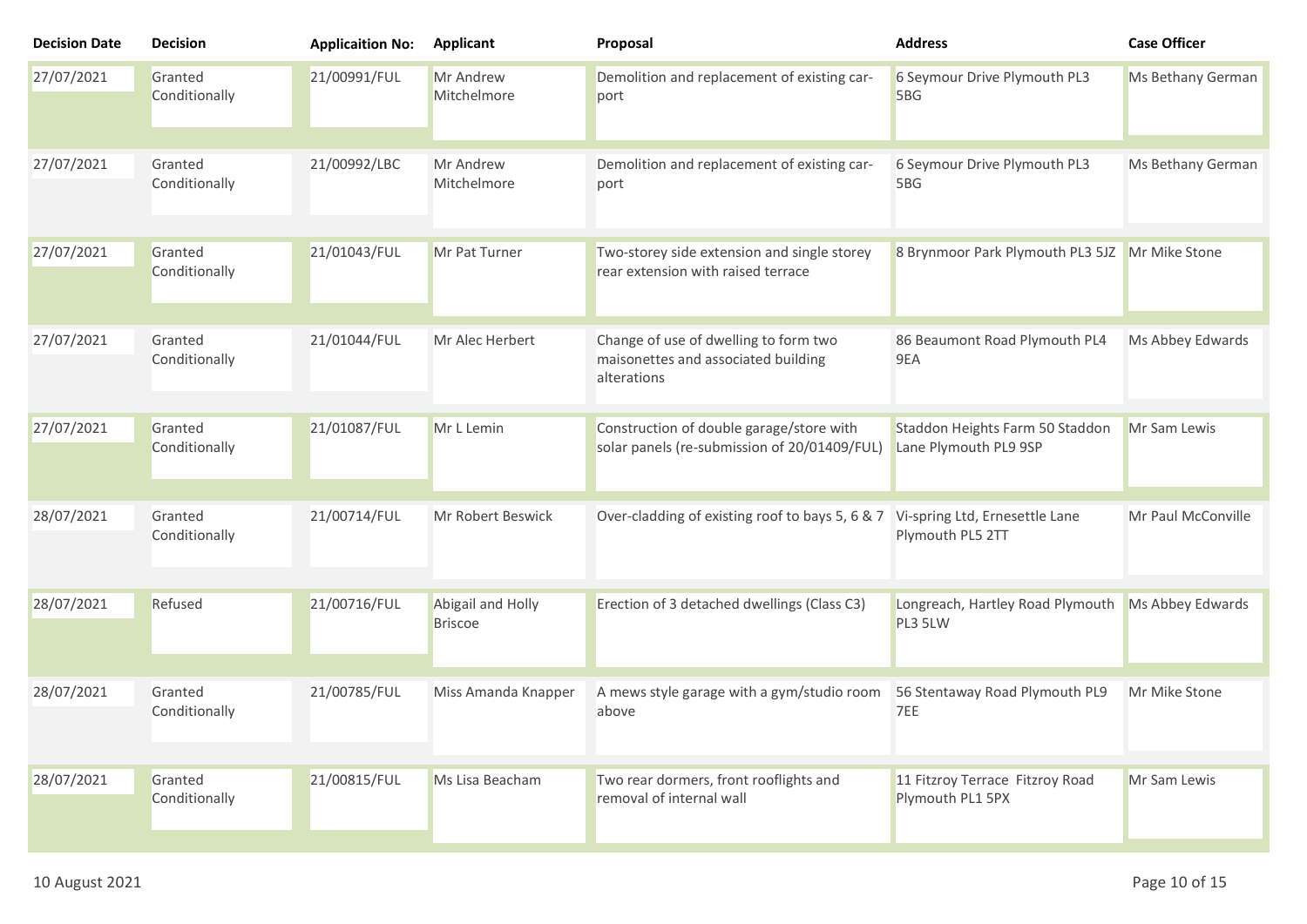| <b>Decision Date</b> | <b>Decision</b>          | <b>Applicaition No:</b> | <b>Applicant</b>         | Proposal                                                                                                                           | <b>Address</b>                                      | <b>Case Officer</b> |
|----------------------|--------------------------|-------------------------|--------------------------|------------------------------------------------------------------------------------------------------------------------------------|-----------------------------------------------------|---------------------|
| 28/07/2021           | Granted<br>Conditionally | 21/00899/FUL            | Mr & Mrs J Donald        | Two-storey side extension and front porch<br>inc. demolition of existing garage                                                    | 106 Crossway Plymouth PL7 4HY                       | Mr Macauley Potter  |
| 28/07/2021           | Granted<br>Conditionally | 21/00995/FUL            | Mr Alun Jones            | Replacement of garage and rear upper and<br>lower ground floor level extension and door<br>alterations                             | 5 Belmont Villas Plymouth PL3 4DP                   | Miss Emily Godwin   |
| 28/07/2021           | Granted<br>Conditionally | 21/01048/FUL            | Mr Lee Damerall          | Two-storey side extension                                                                                                          | 34 Hurrabrook Gardens Plymouth<br>PL6 8SH           | Ms Isobel Fardon    |
| 28/07/2021           | Agreed                   | 21/01218/CDM            | Mr James Sawyer          | Condition Discharge: Condition 6 of<br>application 20/01508/FUL                                                                    | 6 Windsor Villas Lockyer Street<br>Plymouth PL1 2QD | Mr Chris Cummings   |
| 29/07/2021           | Granted<br>Conditionally | 21/00666/FUL            | Mr & Mrs David<br>Holmes | Part first-floor and single storey side<br>extension with internal alterations.                                                    | 24 Tamerton Close Plymouth PL5<br>4JX               | Mr Paul McConville  |
| 29/07/2021           | Refused                  | 21/01008/FUL            | Mr Richard Barker        | Change of use of existing 3-storey office to<br>residential (Sui Generis) as two separate<br>HMO properties and window alterations | 3 - 4 Bedford Park Villas Plymouth<br>PL4 8HL       | Ms Abbey Edwards    |
| 29/07/2021           | Granted<br>Conditionally | 21/01013/FUL            | Mr Jim Fearon            | Two-storey side extension, inc. replacement<br>garage and loft conversion                                                          | 163 Mannamead Road Plymouth<br>PL3 5ST              | Mr Sam Lewis        |
| 29/07/2021           | Granted<br>Conditionally | 21/01016/FUL            | Mr Matthew Griffiths     | Side and rear extension and side and rear<br>raised terrace                                                                        | 8 Yarrow Mead Plymouth PL9 8BQ                      | Mr Mike Stone       |
| 29/07/2021           | Granted<br>Conditionally | 21/01032/FUL            | <b>Richard Netherton</b> | Hip to gable and rear dormer with part single<br>and part two storey rear extension                                                | 70 Molesworth Road Plympton<br>Plymouth PL7 4NU     | Mr Macauley Potter  |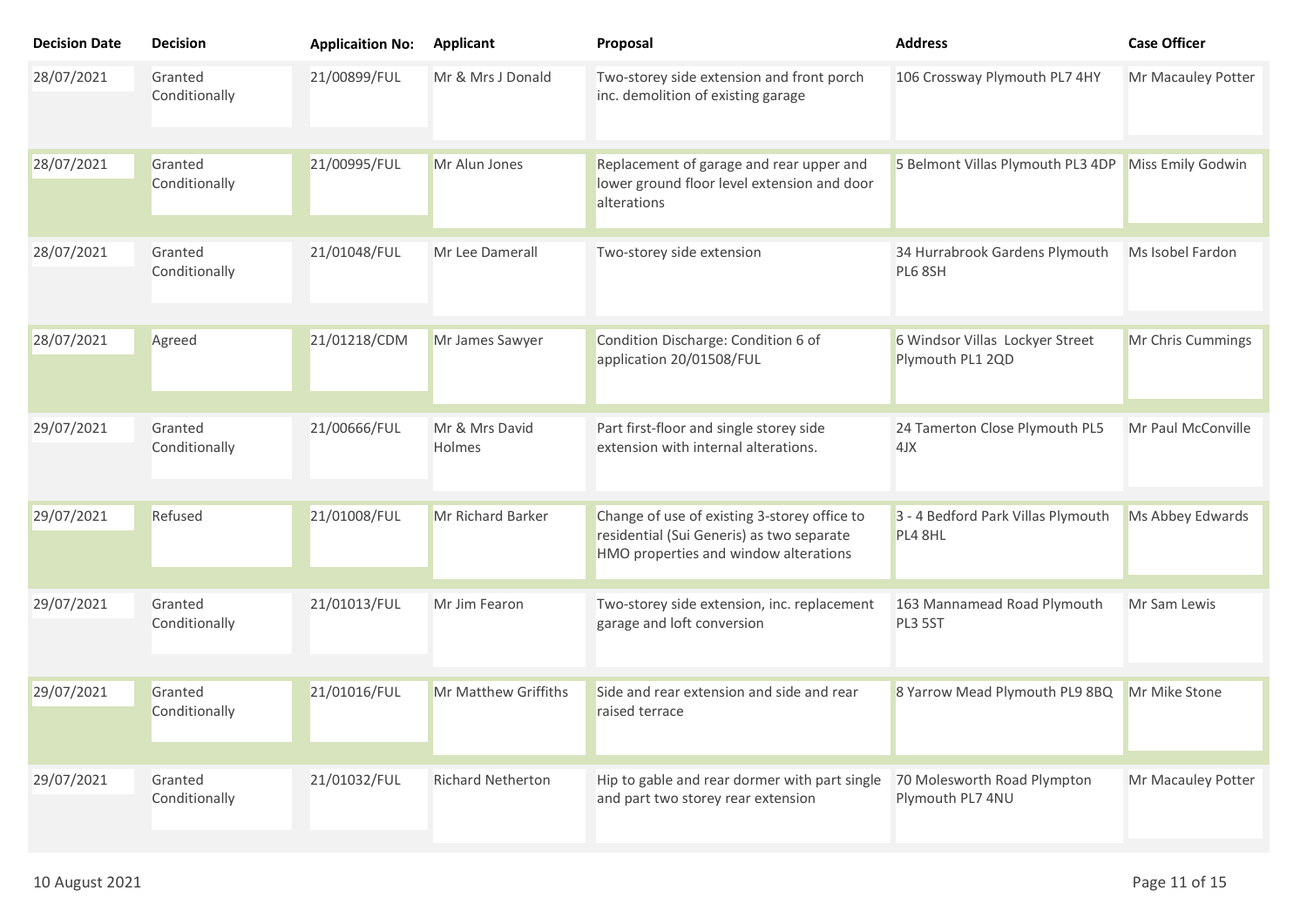| <b>Decision Date</b> | <b>Decision</b>          | <b>Applicaition No:</b> | <b>Applicant</b>           | Proposal                                                                                                                                                            | <b>Address</b>                                                               | <b>Case Officer</b>       |
|----------------------|--------------------------|-------------------------|----------------------------|---------------------------------------------------------------------------------------------------------------------------------------------------------------------|------------------------------------------------------------------------------|---------------------------|
| 29/07/2021           | Granted<br>Conditionally | 21/01045/FUL            | Mr Mike Knowles            | Single storey front extension and porch                                                                                                                             | 4 Hurrabrook Close Plymouth PL6<br>8SJ                                       | Ms Isobel Fardon          |
| 29/07/2021           | Granted<br>Conditionally | 21/01061/FUL            | Mr & Mrs Turner            | Demolition of conservatory and construction<br>of sunroom                                                                                                           | 7 Cameron Way Plymouth PL6<br>5WB                                            | Ms Isobel Fardon          |
| 30/07/2021           | Granted<br>Conditionally | 21/00921/FUL            | Mrs Rowena Chislett        | Single storey side and rear wrap-around<br>extension inc. removal of existing garage.                                                                               | 44 Looseleigh Lane Plymouth PL6<br>5HQ                                       | Mr Paul McConville        |
| 30/07/2021           | Granted<br>Conditionally | 21/01035/FUL            | <b>British Telecom Plc</b> | 2no. storage containers with fencing.                                                                                                                               | Telephone Exchange Bickham<br>Road Plymouth PL5 1SD                          | Mr Macauley Potter        |
| 30/07/2021           | Granted<br>Conditionally | 21/01072/TPO            | Mr Norbert Beza            | Ash (T1) - Fell to ground level due to tree<br>having Ash die back.                                                                                                 | 70 Erlstoke Close Plymouth PL6<br>5QP                                        | Mrs Jane Turner           |
| 02/08/2021           | <b>Split Decision</b>    | 20/00181/CDM            | Mike Godber                | Condition Discharge: Conditions 3 & 4 of<br>application 14/01607/FUL                                                                                                | Butchers Arms, 160 Cremyll Street<br>Plymouth PL1 3RB                        | Mrs Rebecca Boyde         |
| 02/08/2021           | Refused                  | 21/00919/FUL            | Mr Enayan Hussain          | First floor rear extension (Relates to<br>previously approved application:<br>20/01917/FUL Additional storey upward<br>extension and single storey rear extensions) | 110 Fort Austin Avenue Plymouth<br>PL6 5NP                                   | Miss Josephine<br>Maddick |
| 02/08/2021           | Granted<br>Conditionally | 21/00976/FUL            | Mr Ellis Parkin Hughes     | Single storey side/front extension with first<br>floor rear balcony.                                                                                                | Denmark, Horsham Lane Tamerton Mr Macauley Potter<br>Foliot Plymouth PL5 4NP |                           |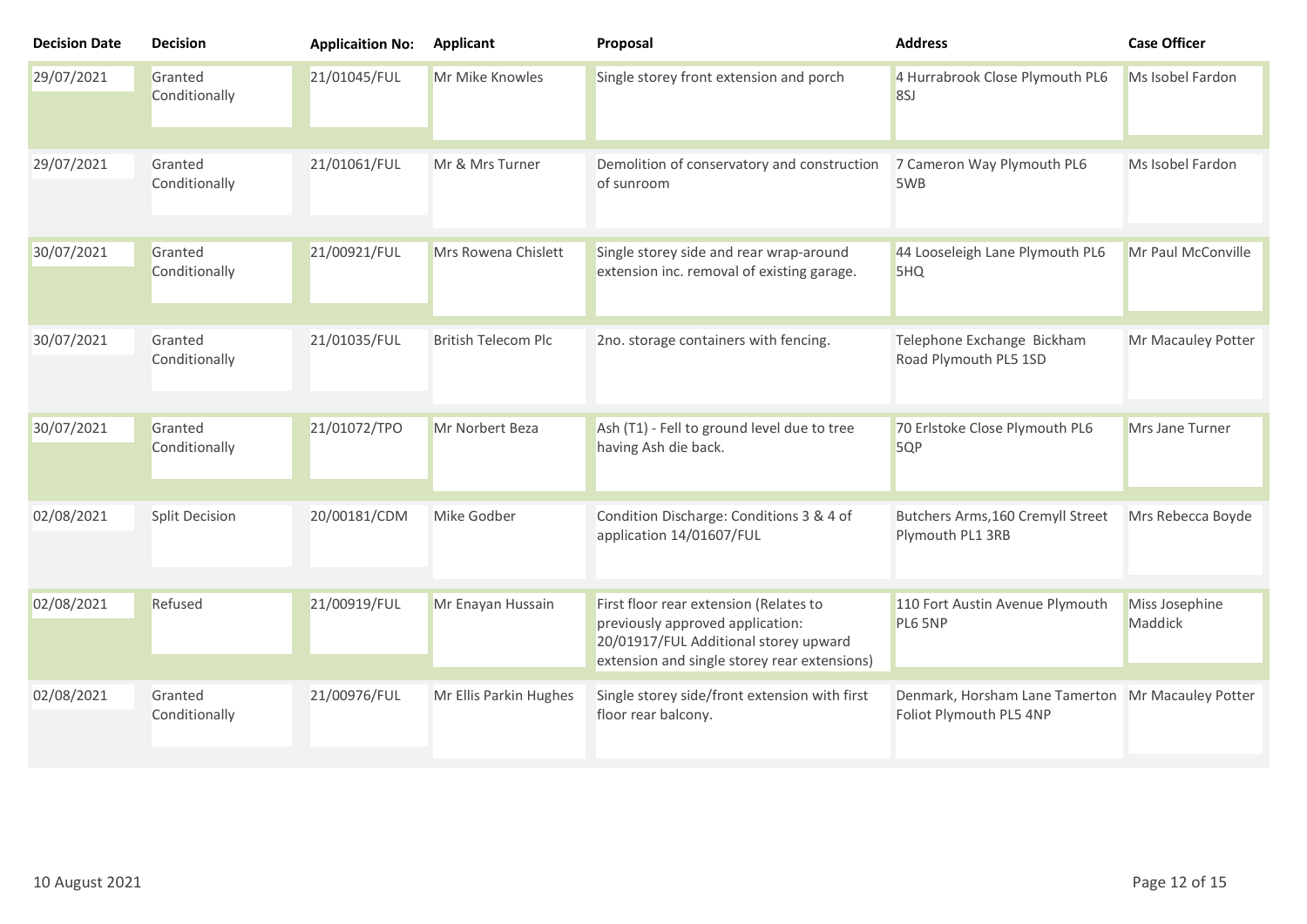| <b>Decision Date</b> | <b>Decision</b>          | <b>Applicaition No:</b> | Applicant             | Proposal                                                                                                                                                       | <b>Address</b>                                            | <b>Case Officer</b>       |
|----------------------|--------------------------|-------------------------|-----------------------|----------------------------------------------------------------------------------------------------------------------------------------------------------------|-----------------------------------------------------------|---------------------------|
| 02/08/2021           | Granted<br>Conditionally | 21/01020/FUL            | Mr & Mrs Smith        | Loft conversion with hip to gable and rear<br>dormer.                                                                                                          | 33 Great Berry Road Plymouth PL6<br>5AX                   | Mr Macauley Potter        |
| 02/08/2021           | Agreed                   | 21/01041/CDM            | Mr J Bailey           | Condition Discharge: Condition 3 of<br>application 20/00745/FUL                                                                                                | Princess Yachts, South Yard<br>Devonport Plymouth PL1 4SG | Mr Jon Fox                |
| 02/08/2021           | Granted<br>Conditionally | 21/01062/FUL            | Mr & Mrs E Davies     | Front/side ground floor extension, ground<br>floor rear extension with minor enlargement<br>of existing rear balcony and construction of<br>side dormer.       | 4 Wood Park Plymouth PL6 8AW                              | Mr Macauley Potter        |
| 02/08/2021           | Granted<br>Conditionally | 21/01064/FUL            | Mr Peter Franks       | Change of use from an 8-bed HMO (for<br>persons with mental health issues - Sui<br>Generis) to care home (for persons with<br>mental health issues - Class C2) | 123 Alexandra Road Ford<br>Plymouth PL2 1PH               | Mr Sam Lewis              |
| 02/08/2021           | Granted<br>Conditionally | 21/01068/FUL            | Mr Nigel Swan         | Extension to first floor front dormer.                                                                                                                         | 5 Broadlands Close Plymouth PL7<br>1JP                    | Mr Macauley Potter        |
| 02/08/2021           | Granted<br>Conditionally | 21/01081/TPO            | Michelle Moore        | Sycamore - fell due to decay at base.                                                                                                                          | Mount Tamar School Row Lane<br>Plymouth PL5 2EF           | Mrs Jane Turner           |
| 04/08/2021           | Granted<br>Conditionally | 21/00508/ADV            | Mrs Charlie Jones     | 1x projecting banner style, 1x billboard and<br>1x double sided freestanding signs<br>(Retrospective)                                                          | 60 - 66 North Hill Plymouth PL4<br>8HF                    | Ms Abbey Edwards          |
| 04/08/2021           | Granted<br>Conditionally | 21/00818/FUL            | Mr Benjamin Roseveare | Balcony on rear elevation (Retrospective)                                                                                                                      | 32 Fairview Avenue Plymouth PL3<br>6DR                    | Miss Josephine<br>Maddick |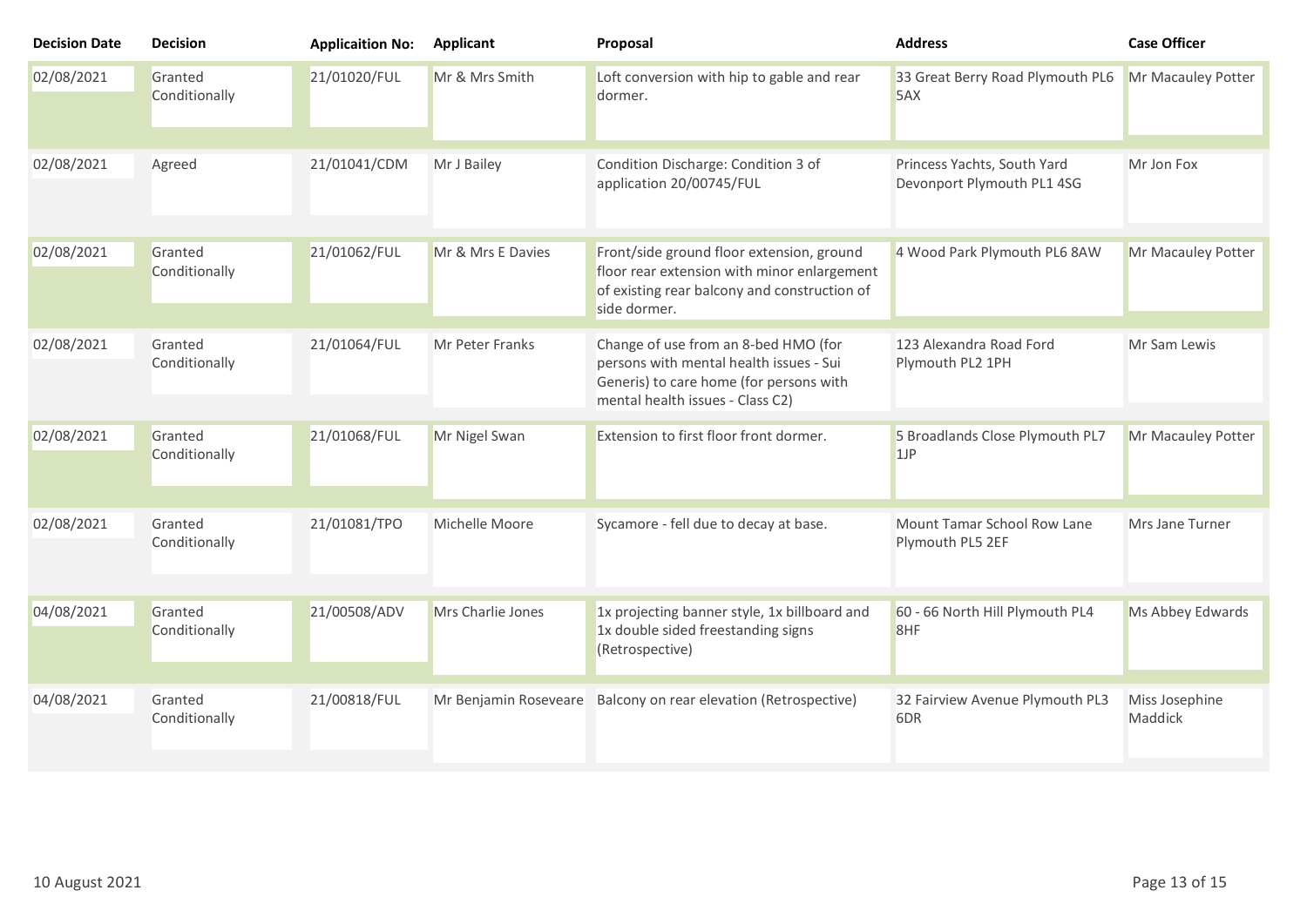| <b>Decision Date</b> | <b>Decision</b>          | <b>Applicaition No:</b> | <b>Applicant</b>         | Proposal                                                                                                                                                                                                                                                         | <b>Address</b>                                        | <b>Case Officer</b> |
|----------------------|--------------------------|-------------------------|--------------------------|------------------------------------------------------------------------------------------------------------------------------------------------------------------------------------------------------------------------------------------------------------------|-------------------------------------------------------|---------------------|
| 04/08/2021           | Granted<br>Conditionally | 21/00958/FUL            | Zoudlik                  | Single storey side extension and boundary<br>fence.                                                                                                                                                                                                              | Plymbridge Lodge Dunclair Park<br>Plymouth PL3 6DJ    | Mr Macauley Potter  |
| 04/08/2021           | Agreed                   | 21/00965/CDM            | Mr J Peacock             | Condition Discharge: Conditions 3, 4, 5 & 6 of<br>application 20/01948/FUL                                                                                                                                                                                       | Staddon Heights Farm Staddon<br>Lane Plymouth PL9 9SP | Ms Abbey Edwards    |
| 04/08/2021           | Granted<br>Conditionally | 21/01039/FUL            | Mr & Mrs<br>Chasteauneuf | First floor extension above garage and single<br>storey extension to front of garage                                                                                                                                                                             | 79 The Knoll Plymouth PL7 4SJ                         | Ms Isobel Fardon    |
| 04/08/2021           | Granted<br>Conditionally | 21/01070/FUL            | Mr & Mrs Sawyer          | Single storey rear extension                                                                                                                                                                                                                                     | 62 Ponsonby Road Plymouth PL3<br>4HW                  | Ms Bethany German   |
| 04/08/2021           | Granted<br>Conditionally | 21/01073/FUL            | Southwest Property Ltd   | Change of use from self-contained flat and<br>maisonette to 3no self-contained flats, loft<br>conversion, dormer, new heritage roof,<br>demolition and replacement of rear<br>conservatory, external and internal<br>alterations (re-submission of 20/01859/FUL) | 11 Carlton Terrace Eldad Hill<br>Plymouth PL1 5EA     | Ms Abbey Edwards    |
| 04/08/2021           | Granted<br>Conditionally | 21/01078/FUL            | Mr Jason Harwood         | Two-storey side garage extension and single-<br>storey rear extension (re-submission of<br>21/00426/FUL)                                                                                                                                                         | 79 Roberts Road Plymouth PL5<br>1 <sub>DN</sub>       | Mr Macauley Potter  |
| 04/08/2021           | Granted<br>Conditionally | 21/01205/ADV            | Miss Kate Fowler         | 1no. painted directional mural                                                                                                                                                                                                                                   | Alma Yard St Johns Bridge Road<br>Plymouth PL4 0JJ    | Mr Sam Lewis        |
| 04/08/2021           | Agreed                   | 21/01215/CDM            | Mr Murat Haykir          | Condition Discharge: Conditions 3, 4 & 5 of<br>application 19/01741/FUL                                                                                                                                                                                          | 10 - 13 Gordon Terrace Plymouth<br>PL4 6EP            | Mr Chris Cummings   |